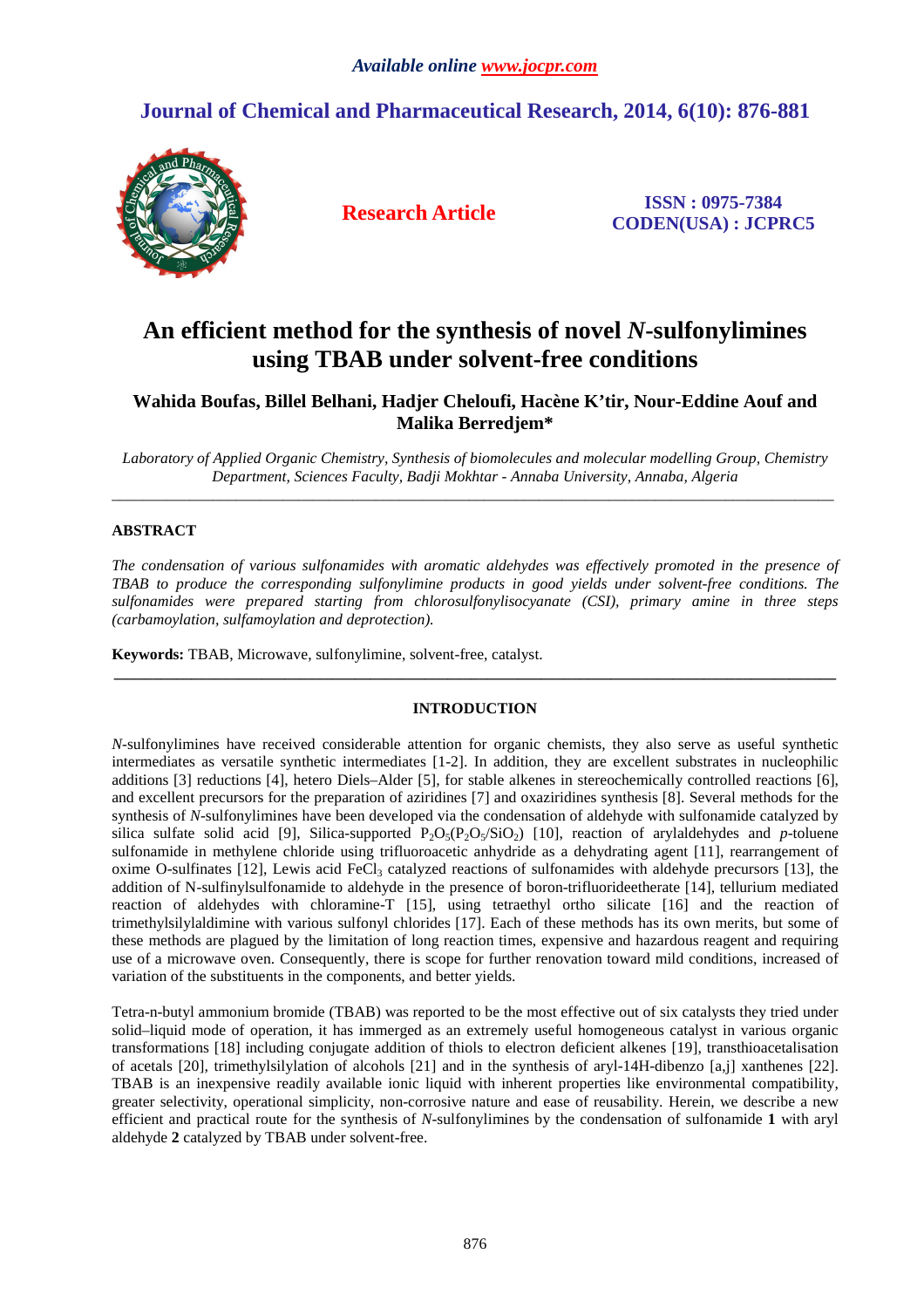# **EXPERIMENTAL SECTION**

*\_\_\_\_\_\_\_\_\_\_\_\_\_\_\_\_\_\_\_\_\_\_\_\_\_\_\_\_\_\_\_\_\_\_\_\_\_\_\_\_\_\_\_\_\_\_\_\_\_\_\_\_\_\_\_\_\_\_\_\_\_\_\_\_\_\_\_\_\_\_\_\_\_\_\_\_\_\_*

Melting points were determined in open capillary tubes on an Electro thermal apparatus and uncorrected. IR spectra were recorded on a Perkin-Elmer FT-600 spectrometer. Proton nuclear magnetic resonance was determined with a 360 WB or AC 250-MHz Bruker spectrometer using CDCl<sub>3</sub> and DMSO-d<sub>6</sub> as a solvent and TMS as an internal standard. Chemical shifts are reported in δ units (ppm). All coupling constants (*J*) are reported in Hertz. Multiplicity is indicated as s (singlet), d (doublet), t (triplet), m (multiplet) and combination of these signals. Electron ionization mass spectra (30 ev) were recorded in positive mode on a Water Micro Mass ZQ. All reactions were monitored by TLC on silica Merck h60 F254 (Art. 5554) precoated aluminum plates and were developed by spraying with ninhydrin solution.

# **1.General Procedure for the preparation of carboxylsulfamide**

To a stirred solution of chlorosulfonyl isocyanate (CSI) (1.62 g, 11.48 mmol) in (10 ml) of anhydrous methylene chloride at 0°C was added (0.85 g, 11.48 mmole) of *tert*-butanol in the same solvent. After a period of 30 min, the resulting solution and (1.75 ml, 1.1 equiv.) of triethylamine was slowly added to a solution containing (1 equiv.) of primary amine in (10 ml) of anhydrous methylene chloride at 0 °C. The resulting reaction solution was allowed to warm up to room temperature for over 2 hour. The reaction mixture diluted with (30 ml) of methylene chloride and washed with HCl 0.1 N and then with water. The organic layer was dried over anhydrous sodium sulphate and concentrated in vacuum, to give carboxylsulfamides in excellent yields.

# Spectroscopic data for:

# *Tert***-butyl (1-phenyl)aminosulfonylcarbamate** *1a*

Yield: 95%.  $\tilde{M} = 272$  g /mol [C<sub>11</sub>H<sub>16</sub>O<sub>4</sub>N<sub>2</sub>S]. mp: 129-131 °C. R<sub>f</sub> = 0.7 (CH<sub>2</sub>Cl<sub>2</sub>/MeOH:9/1). <sup>1</sup>H NMR (CDCl<sub>3</sub>,  $\delta$ ppm): 7.50-7.25 (m, 5H, **H**-Ar); 1.45 (s, 9H, (C**H**<sub>3</sub>)<sub>3</sub>).<sup>13</sup>C NMR (CDCl<sub>3</sub>, δ ppm): 149.89; 135.77; 129.48; 126.61; 122.86; 84.16; 27.28;. IR (KBr, υ cm-1): 1718**(C=O)**, 3447 and 3268.5**(2NH)**, 1655 **(C=C)**, 1358.2 and 1151.1  $(SO_2)$ . MS-ESI<sup>+</sup> 30ev m/z: 273 [M+H]<sup>+</sup>.

# *Tert***-butyl (3-flurophenyl)aminosulfonylcarbamate** *1b*

Yield: 88%.M = 290 g /mol  $[C_{11}H_{15}O_4N_2SF]$ . mp:137-138 °C. R<sub>f</sub>=0.9 (CH<sub>2</sub>Cl<sub>2</sub>/MeOH:9/1). <sup>1</sup>H NMR (CDCl<sub>3</sub>,  $\delta$ ppm): 10.52 (s, 1H, N**H**); 7.55-6.75 (m, 4H, **H**-Ar); 1.35 (s, 9H, (C**H**<sub>3</sub>)<sub>3</sub>).<sup>13</sup>C NMR (CDCl<sub>3</sub>, δ ppm): 164; 156; 141;131; 112; 110; 100; 75; 30.2;. IR (KBr, υ cm-1): 1716.5 **(C=O)**, 3442.7 and 3261.4 **(2NH)**, 1651.0 **(C=C)**, 1361.7 and 1143.7 **(SO<sub>2</sub>).MS-ESI**<sup>+</sup> 30ev m/z: 291 [M+H]<sup>+</sup>.

# *Tert***-butyl (1-phenylethyl)aminosulfonylcarbamate** *1c*

Yield: 94%.  $\dot{M} = 300$  g/mol [C<sub>13</sub>H<sub>20</sub>O<sub>4</sub>N<sub>2</sub>S]. mp: 130-131 °C. R<sub>f</sub> = 0.75 (CH<sub>2</sub>Cl<sub>2</sub>/MeOH: 9/1). <sup>1</sup>H NMR (CDCl<sub>3</sub>,  $\delta$ ppm): 7.35 (m, 5H, **H**-Ar); 5.90 (d, 1H, *J*= 7.52 Hz, N**H**-CH\*); 4.75 (m, 1H, C**H**\*); 1.52 (d, 3H, J= 6.93 Hz, C**H**3); 1.45 (s, 9H, (C**H**3)3).<sup>13</sup>C NMR (CDCl3, δ ppm): 153; 145; 130; 126, 125; 79; 45; 29; 19. IR (KBr, υ cm-1): 1723  $(C=O)$ , 3421.5 and 3251.5 (2NH), 1643.6 (C=C), 1363 and 1135 (SO<sub>2</sub>). MS-ESI<sup>+</sup>30 ev m/z: 301 [M+H]<sup>+</sup>.

# *Tert***-butyl (4-methoxyphenyl)aminosulfonylcarbamate** *1d*

Yield: 92%. M = 302 g /mol  $[C_{12}H_{18}O_5N_2S]$ . mp: 139-141°C. R<sub>f</sub> = 0.8 (CH<sub>2</sub>Cl<sub>2</sub>/MeOH:9/1). <sup>1</sup>H NMR (CDCl3,  $\delta$ ppm): 7.50-7.20 (m, 4H, **H**-Ar); 3.82 (s, 3H, C**H3**-O); 1.35 (s, 9H, (C**H**3)3). <sup>13</sup>C NMR (CDCl3, δ ppm): 125.71; 114.60; 126.61; 55.50; 27.93. IR (KBr, υ cm-1): 1718 (**C=O**), 3447 and 3268.5(**2NH**), 1655 (**C=C**), 1358.2 and 1151.1 (**SO**<sub>2</sub>). MS-ESI+ 30ev m/z: 273 [M+H]<sup>+</sup>.

# *Tert***-butyl (1-cyclohexyl)aminosulfonylcarbamate** *1e*

Yield: 90%. M = 278 g /mol  $[C_{11}H_{22}O_4N_2 S]$ . mp: 109-110 °C. R<sub>f</sub> = 0.9 (CH<sub>2</sub>Cl<sub>2</sub>/MeOH:9/1). <sup>1</sup>H NMR (CDCl<sub>3</sub>,  $\delta$ ppm): 7,25 (s, 1H, N**H**-Boc); 5.15 (d, 1H, J =7.35, N**H-cyl**); 3,30 (m, 1H, C**H\***-NH); 1,90 (m, 2H, C**H**2 cyc); 1,80 (m ,2H, CH<sub>2</sub>-cyc); 1,60 (m, 2H, CH<sub>2</sub>-cyc); 1.50 (s, 9H, (CH<sub>3</sub>)<sub>3</sub>); 1,25 (m, 4H, 2CH<sub>2</sub>-cyc). <sup>13</sup>C NMR (CDCl<sub>3</sub>, δ ppm): 159; 78; 44; 35; 26; 25; 22. IR (KBr, υ cm-1): 1720.1 (**C=O**), 3420.5 and 3221.4 (**2NH**), 1367 and 1132  $(SO_2)$ . MS-ESI+ 30ev m/z: 279  $[M+H]$ <sup>+</sup>.

# *Tert-***butyl (benzyl)aminosulfonyl***carbamate 1f*

Yield: 75%. M = 286 g/mol  $[C_{12}H_{18}O_4N_2S]$ . mp: 123-125°C. R<sub>f</sub>= 0.7 (CH<sub>2</sub>Cl<sub>2</sub>/MeOH: 9/1). <sup>1</sup>H NMR (CDCl<sub>3</sub>,  $\delta$ ppm): 7.55-7.20 (m, 5H, **H**-Ar); 3.65 (m, 2H, C**H**2-Ar); 1.45 (s, 9H, (C**H**3)3).<sup>13</sup>C NMR (CDCl3, δ ppm): 149.89; 135.77; 129.48; 126.61; 122.86; 84.16; 43.6; 27.28;. IR (KBr, υ cm-1): 1718(**C=O**), 3447 and 3268.5 **(2NH**), 1655 (**C**=**C**), 1358.2 and 1151.1 (**SO**<sub>2</sub>). MS-ESI+ 30ev m/z: 287 [M+H]<sup>+</sup>.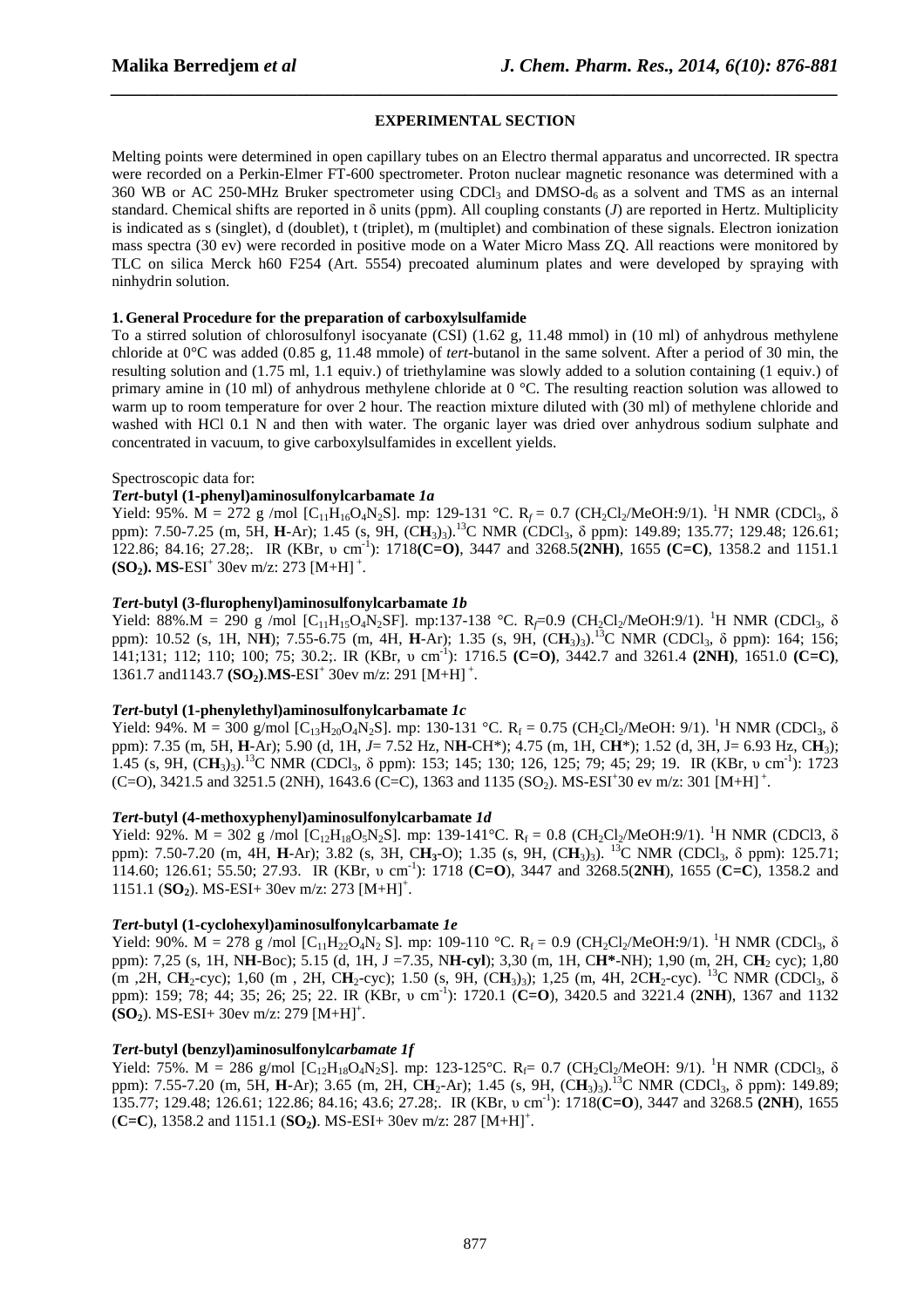# *2. General Procedure for the preparation of sulfonamide*

The deprotection reaction of carboxylsulfamide (**1a-f**) was carried out in distilled water, the reaction mixture was refluxed for 15-30 min, and then it was extracted  $3\times$  (30 ml) with ethyl acetate. The organic layer was dried over anhydrous sodium sulphate and concentrated under reduced pressure, to give sulfonamides (**2a-f**) in good yields

*\_\_\_\_\_\_\_\_\_\_\_\_\_\_\_\_\_\_\_\_\_\_\_\_\_\_\_\_\_\_\_\_\_\_\_\_\_\_\_\_\_\_\_\_\_\_\_\_\_\_\_\_\_\_\_\_\_\_\_\_\_\_\_\_\_\_\_\_\_\_\_\_\_\_\_\_\_\_*

# Spectroscopic data for:

# *N***-(1-phenyl)sulfamide** *2a*

Yield: 90%. M = 172 g/mol [C<sub>6</sub>H<sub>8</sub>N<sub>2</sub>O<sub>2</sub>S]. mp: 96-98°C. R<sub>f</sub> = 0.55 (CH<sub>2</sub>Cl<sub>2</sub>/MeOH:9/1). <sup>1</sup>H NMR (DMSO,  $\delta$  ppm): 7.65-7.20 (m, 5H, **H**-Ar); 4.90 (s, 2H, N**H**2).<sup>13</sup>C NMR (DMSO, δ ppm): 136; 129.58; 125.29; 120.82. IR (KBr, υ cm-<sup>1</sup>): 3368-3257(**NH**, **NH**<sub>2</sub>); 1658(**C**=**C**); 1364.8 and 1159 (**SO**<sub>2</sub>). MS-ESI+ 30ev m/z: 173 [M+H]<sup>+</sup>.

#### *N***-(3-flurophenyl)sulfamide** *2b*

Yield:78%.  $M = 190$  g /mol [C<sub>6</sub>H<sub>7</sub>N<sub>2</sub>O<sub>2</sub>SF]. mp: 91-93°C. R<sub>f</sub> =0.68 (CH<sub>2</sub>Cl<sub>2</sub>/MeOH:9/1). <sup>1</sup>H NMR (DMSO,  $\delta$  ppm): 7.75-7.55 (m, 4H, **H**-Ar); 4.70 (s, 2H, N**H**2).<sup>13</sup>C NMR (DMSO, δ ppm): 164; 139; 129; 119; 111; 105. IR (KBr, υ cm<sup>-1</sup>): 3370-3262 (**NH,NH**<sub>2</sub>); 1652(**C=C**); 1361 and 1155 (**SO**<sub>2</sub>). MS-ESI+ 30ev m/z: 191 [M+H]<sup>+</sup>.

#### *N***-(1-phenylethyl)sulfamide** *2c*

Yield: 91%. M = 200 g /mol  $[C_8H_{12}N_2O_2S]$ . mp:100-102-176 °C. R<sub>f</sub> =0.58 (CH<sub>2</sub>Cl<sub>2</sub>/MeOH:9/1). <sup>1</sup>H NMR (DMSO, δ ppm): 7.35 (m, 5H, **H**-Ar); 5.25 (d, 1H, J= 6.93Hz, N**H**-CH); 4.55 (m, 1H, C**H**\*);4.45 (S, 2H, N**H**2);1.57 (d, 3H, *J*= 6.93 Hz, C**H**3).<sup>13</sup>C NMR (DMSO, δ ppm): 145; 130; 125.1; 125; 43; 19. IR (KBr, υ cm-1): 3373-3260 (**NH,NH2**); 1642 (**C**=**C**); 1360 and 1153 (**SO**<sub>2</sub>). MS-ESI+ 30ev m/z: 201 [M+H]<sup>+</sup>.

#### *N***-(4-methoxy-phenyl)sulfamide** *2d*

Yield: 90%. M = 203 g/mol [C<sub>7</sub>H<sub>10</sub>N<sub>2</sub>O<sub>3</sub>S]. mp: 98-100°C. R<sub>f</sub>= 0.62 (CH<sub>2</sub>Cl<sub>2</sub>/MeOH:9/1). <sup>1</sup>H NMR (DMSO,  $\delta$ ppm): 7.60-7.20 (m, 4H, **H**-Ar); 4.90 (s, 2H, N**H**2), 3.95 (s, 3H, C**H**3-O). <sup>13</sup>C NMR (DMSO, δ ppm): 136; 129.58; 125.29; 120.82. IR (KBr, υ cm-1): 3368-3257 (**NH, NH2**); 1658 **(C=C**); 1364.8 and 1159 **(SO2**). MS-ESI+ 30ev m/z:  $204 [M+H]<sup>+</sup>$ .

#### *N***-(1-cyclohexyl)sulfamide** *2e*

Yield: 87%.  $M = 178$  g /mol [C<sub>6</sub>H<sub>14</sub>N<sub>2</sub>O<sub>2</sub>S]. mp: 85-87 °C. R<sub>f</sub> =0.6 (CH<sub>2</sub>Cl<sub>2</sub>/MeOH:9/1). <sup>1</sup>H NMR (DMSO,  $\delta$  ppm): 4.90 (d, 1H, *J* = 6.2, N**H** cyc); 3.60 (s, 2H, N**H**2); 3,25 (m, 1H, C**H\***NH), 1.85 (m, 2H, C**H**2 cyc), 1,55 (m ,2H, C**H**2-cyc), 1,35 (m , 2H, C**H**2-cyc); 1,25 (m, 4H, 2C**H**2-cyc). <sup>13</sup>C NMR (DMSO, δ ppm): 42.9; 33.5; 26.1; 25.9; 20. IR (KBr, v cm<sup>-1</sup>): 3374-3269 (**NH, NH**<sub>2</sub>); 1368 and 1150 (**SO**<sub>2</sub>). MS-ESI+ 30ev m/z: 179 [M+H]<sup>+</sup>.

# *N***-(benzyl)sulfamide** *2f*

Yield: 80%. M = 186 g /mol [C<sub>7</sub>H<sub>10</sub>N<sub>2</sub>O<sub>2</sub>S]. mp: 97-99°C. R<sub>f</sub> = 0.48 (CH<sub>2</sub>Cl<sub>2</sub>/MeOH:9/1). <sup>1</sup>H NMR (DMSO,  $\delta$  ppm): 7.70-7.90 (m, 5H, **H**-Ar); 4.90 (s, 2H, N**H**2); 3.65 (m, 2H, C**H**2-Ar); <sup>13</sup>C NMR (DMSO, δ ppm): 136; 129.58; 125.29; 120.82; 43.6. IR (KBr, γ cm-1): 3368-3257(NH, NH2); 1658(C=C); 1364.8 and 1159 (SO2). MS-ESI+ 30ev  $m/z$ : 186  $[M+H]<sup>+</sup>$ .

#### *3. General Procedure for the preparation of N-sulfonylimines*

A mixture of sulfonamide (2 mmol), aromatic aldehyde (2 mmol) and TBAB (0.2 mmol, 10%) was heated at 100°C under nitrogen atmosphere and solvent-free conditions for 3h. The reaction was monitored by TLC. After completion of the reaction, the reaction mixture was cooled to room temperature then diluted with methylene chloride. The residue was purified by silica gel chromatography diluted with CH<sub>2</sub>Cl<sub>2</sub> to give *N*-sulfonylimines (3a-e) in high yields. All products were known and characterized by  ${}^{1}H$  NMR and IR spectral data.

#### Spectroscopic data for:

# *N***-(4-Methoxybenzylidene)-1-phenylsulfamide** *3a*

Yield: 90%.  $M = 290$  g/mol  $[C_{14}H_{14}N_2O_3S]$ . mp: 171-173°C.  $R_f = 0.75$  (CH<sub>2</sub>Cl<sub>2</sub>/MeOH:9/1). <sup>1</sup>H NMR (CDCl<sub>3</sub>,  $\delta$ ppm): 7.82-7.10 (2d, 4H, *J1=J2*= 8.73Hz, Ar-OCH3); 7.20 (m, 5H, Ar-NH); 7.05 (s, 1H, C**H**=N); 4.80 (m, H, N**H**); 3.95 (s, H, CH<sub>3</sub>-O). <sup>13</sup>C NMR (CDCl<sub>3</sub>, δ ppm): 181.4; 162.9; 137.7; 130.2; 129.5; 124.5; 119.5; 114.4; 55.8. IR (KBr, υ cm-1): 3320 (**NH**); 1620 (**N=C**); 1323 and 1159 (**SO2**).

# *N***-(4-Methoxybenzylidene)-3-flurophenylsulfamide** *3b*

Yield: 78%.  $\dot{M} = 303$  g/mol [C<sub>14</sub>H<sub>14</sub>N<sub>2</sub>O<sub>2</sub>SF]. mp: 186-188 °C. R<sub>f</sub> =0.70 (CH<sub>2</sub>Cl<sub>2</sub>/MeOH:9/1). <sup>1</sup>H NMR (CDCl<sub>3</sub>,  $\delta$ ppm): 7.90 (s, 1H, C**H**=N); 7.75-7.50 (m, 8H, **H**-2Ar); 4.65 (m, 1H, N**H**); 3.85 (s, H, C**H**3-O). <sup>13</sup>C NMR (CDCl3, δ ppm): 177.2; 163.7; 160.9; 139.7; 131.2; 127.1; 124.5; 115.5; 114.5; 110.4; 49.7. IR (KBr, υ cm-1): 3340 (**NH**); 1623 (**N=C**); 1343 and 1185 (**SO2**).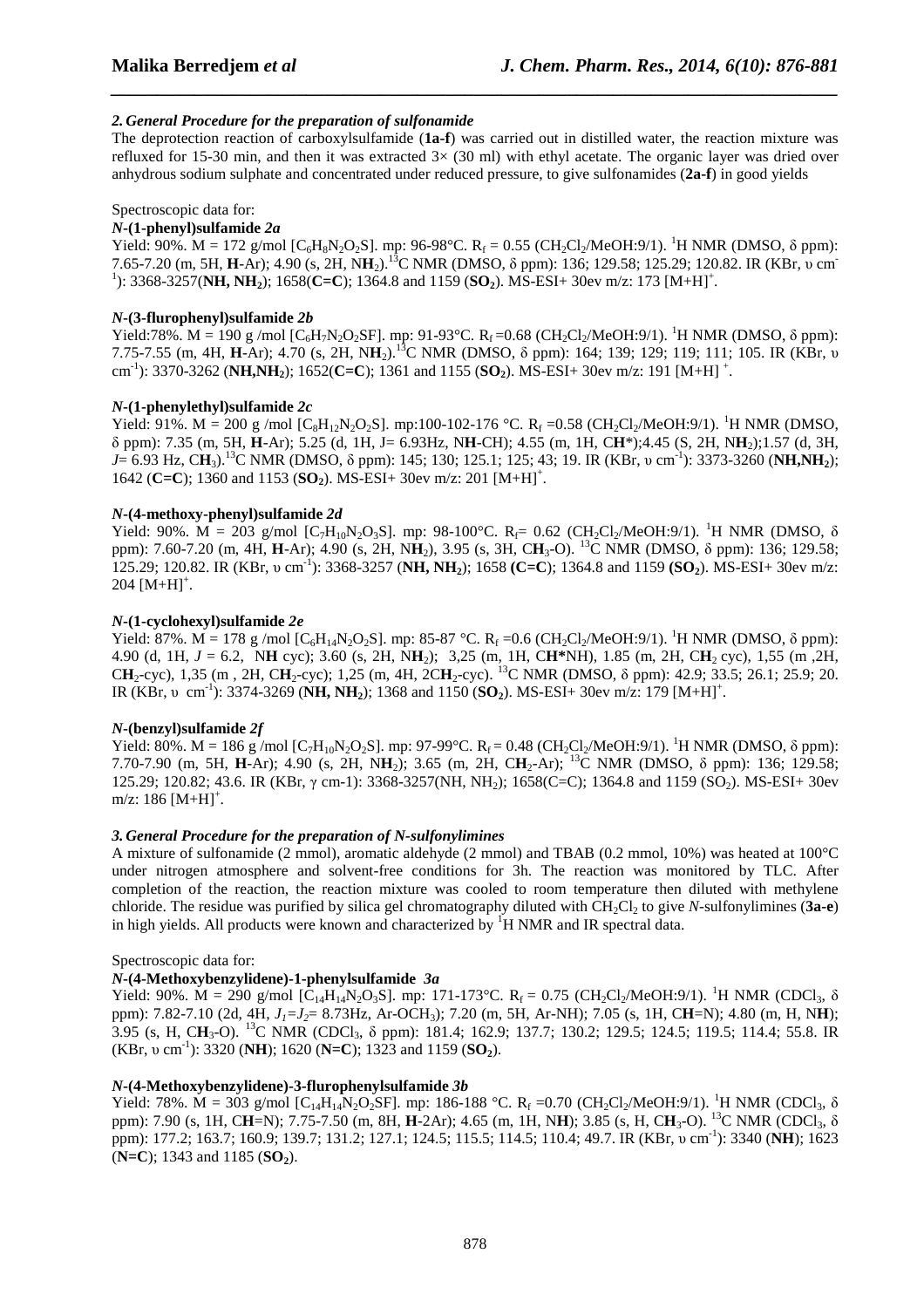#### *N***-(4-Methoxybenzylidene)-1-phenylethylsulfamide** *3c*

Yield: 91%.  $\dot{M} = 318$  g /mol [C<sub>16</sub>H<sub>18</sub>N<sub>2</sub>O<sub>3</sub>S]. mp :173-175 °C. R<sub>f</sub> =0.67 (CH<sub>2</sub>Cl<sub>2</sub>/MeOH:9/1). <sup>1</sup>H NMR (CDCl<sub>3</sub>,  $\delta$ ppm): 8.60 (s, 1H, C**H**=N); 7.80-7.10 (2d, 4H, *J1*=*J2*=8.73Hz, Ar-OCH3); 7.45 (m, 5H, Ar-CH\*); 5.15 (d, 1H, *J*= 7.27Hz, N**H**-CH); 4.75 (m, 1H, C**H**\*); 3.90 (s, 3H, C**H**3-O); 1.65 (d, 3H, *J*= 7.02Hz, C**H**3). <sup>13</sup>C NMR (CDCl3, δ ppm): 181.4; 162.9; 143.5; 130.2; 128.5; 126.9; 124.5; 115.5; 114.5; 55.8; 47.3; 20.3. IR (KBr, υ cm-1): 3340 (**NH**); 1611 (**N=C**); 1343 and 1159 (**SO**<sub>2</sub>).

*\_\_\_\_\_\_\_\_\_\_\_\_\_\_\_\_\_\_\_\_\_\_\_\_\_\_\_\_\_\_\_\_\_\_\_\_\_\_\_\_\_\_\_\_\_\_\_\_\_\_\_\_\_\_\_\_\_\_\_\_\_\_\_\_\_\_\_\_\_\_\_\_\_\_\_\_\_\_*

#### *N***-(4-Methoxybenzylidene)-4-methoxy-phenylsulfamide** *3d*

Yield: 90%.  $\dot{M} = 320$  g /mol [C<sub>15</sub>H<sub>16</sub>N<sub>2</sub>O<sub>4</sub>S]. mp: 182-184 °C. R<sub>f</sub> = 0.78 (CH<sub>2</sub>Cl<sub>2</sub>/MeOH:9/1). <sup>1</sup>H NMR (CDCl<sub>3</sub>,  $\delta$ ppm): 7.50 (s, 1H, C**H**=N), 6.75-6.90 (m, 8H, **H**-2Ar), 3.90 (s, 9H, 2C**H**3-O). <sup>13</sup>C NMR (CDCl3, δ ppm): 181.4; 162.9; 153.3; 130.0; 130.2; 124.5; 115.5; 114.5; 55.8. IR (KBr, υ cm-1): 3244 (**NH**); 1596.95 (**N=C**); 1323 and 1149  $(SO<sub>2</sub>)$ .

#### *N***-(4-Methoxybenzylidene)-1-cyclohexylsulfamide** *3e*

Yield: 85%. M = 296 g/mol  $[C_{14}H_{20}N_2O_3S]$ . mp: 125-126°C. R<sub>f</sub> =0.83 (CH<sub>2</sub>Cl<sub>2</sub>/MeOH:9/1). <sup>1</sup>H NMR (CDCl<sub>3</sub>,  $\delta$ ppm): 8.50 (s, 1H, C**H**=N); 7.10-7.90 (2d, 4H, *J1=J2*=2.7Hz, **H**-Ar); 4.44 (d, 1H, *J=*7.62, N**H** cyc); 3.95 (s, 3H, C**H**3-O); 3,40 (m, 1H, C**H**-NH); 2.15 (m, 2H, C**H**2 cyc), 1,75 (m ,2H, C**H**2-cyc), 1,65 (m , 2H, C**H**2-cyc); 1,35( m, 4H, 2CH<sub>2</sub>-cyc). <sup>13</sup>C NMR (CDCl<sub>3</sub>, δ ppm): 181.4; 162.9; 130.2; 124.5; 115.5; 114.5; 55.8; 44.4; 32.6; 25.7; 24.6. IR (KBr, υ cm-1): 3248 (**NH**); 1630 (**N=C**); 1323 and 1149 (**SO2)**.

#### *N-(4-***Methoxybenzylidene)-benzylsulfamide** *3f*

Yield: 75%.  $\dot{M} = 304$  g/mol [C<sub>15</sub>H<sub>16</sub>N<sub>2</sub>O<sub>3</sub>S]. mp: 170-172°C. R<sub>f</sub> = 0.66 (CH<sub>2</sub>Cl<sub>2</sub>/MeOH:9/1). <sup>1</sup>H NMR (CDCl<sub>3</sub>,  $\delta$ ppm): 7.90 (s, 1H, C**H**=N); 7.65-7.25 (m, 9H, **H**-2Ar); 4.85 (m, H, N**H**); 3.90 (s, 3H, C**H**3-O); 3.50 (m, 2H, C**H**2- Ar). <sup>13</sup>C NMR (CDCl<sub>3</sub>, δ ppm): 185.2; 156.8; 143.6; 129.1; 128.5; 126.7; 126.5; 124.5; 113.7; 111.5; 52.3; 47.3. IR (KBr, υ cm-1): 3320 (**NH**); 1600 (**N=C**); 1356 and 1159 (**SO2**).

#### **RESULTS AND DISCUSSION**

In order to find the suitable conditions, the condensation of sulfonamide (**1a-f)** with aromatic aldehyde was performed at 100°C in the presence of TBAB under solvent-free conditions.



**Scheme 1. Synthesis of** *N***-sulfonylimines** 

The sulphonamides **(1a-f)** were prepared by a simple and efficient method [23] by the reaction of the *tert*-butanol and chorosulfonyl isocyanate in anhydrous methylene chloride at 0°C. After 30 min the *N*-chlorosulfonyl carbamate and triethylamine were added to a solution of primary amine in the same solvent. The deprotection reaction of sulfonamide was carried out in distilled water at 100°C for 30-60 min to give sulphonamides **(2a-f)** with quantitative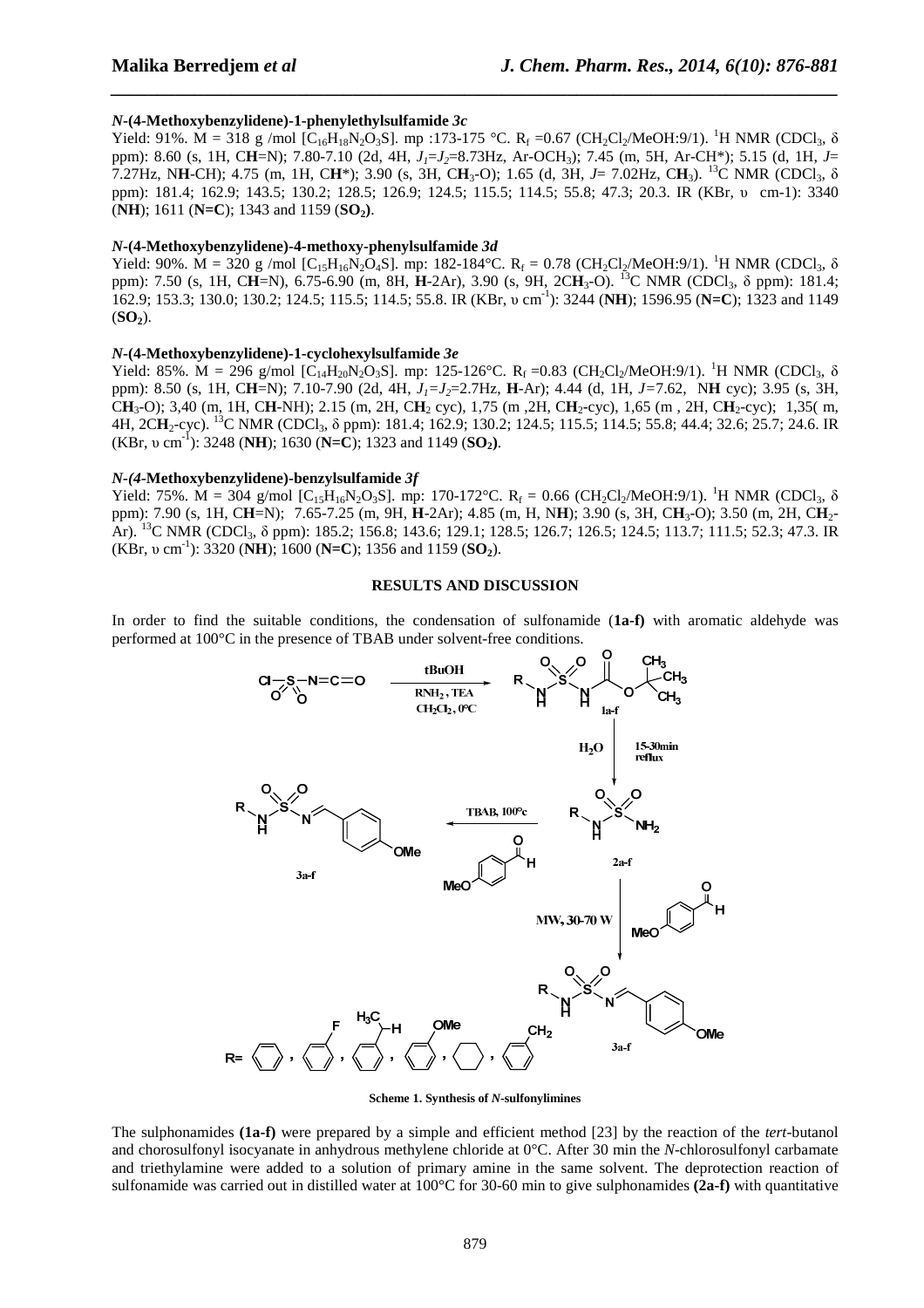yields. Preparation of *N*-sulfonylimines includes the condensation of sulfonamides with aldehyde in the presence of TBAB at 100°C under solvent free conditions for 3 h.

*\_\_\_\_\_\_\_\_\_\_\_\_\_\_\_\_\_\_\_\_\_\_\_\_\_\_\_\_\_\_\_\_\_\_\_\_\_\_\_\_\_\_\_\_\_\_\_\_\_\_\_\_\_\_\_\_\_\_\_\_\_\_\_\_\_\_\_\_\_\_\_\_\_\_\_\_\_\_*



**Scheme 2. Plausible reaction mechanism for the formation of** *N***-sulfonylimine in the presence of TBAB catalyst** 

To find the effect of TBAB (Table 1), the same reaction was carried out under the same conditions in the absence of TBAB. No reaction occurs after 10 h working time, this shows the essential role of TBAB.

| Entry | R                         | Product | Cat                         | $t (^{\circ}C)$ | t(h)           | Yield $(\% )$ |
|-------|---------------------------|---------|-----------------------------|-----------------|----------------|---------------|
|       | $C_6H_5$                  | 3a      | <b>TBAB</b>                 | 100             | 3              | 80            |
| 2     | $3-F-C6H4$                | 3b      | <b>TBAB</b>                 | 100             | 3              | 82            |
| 3     | $C_6H_5CH(CH_3)$          | 3c      | <b>TBAB</b>                 | 100             | $\overline{c}$ | 90            |
| 4     | $4-MeO-C6H4$              | 3d      | <b>TBAB</b>                 | 100             | 3              | 75            |
| 5     | $C_6H_{11}$               | 3e      | <b>TBAB</b>                 | 100             | 4              | 85            |
| 6     | $C_6H_5$ -CH <sub>2</sub> | 3f      | <b>TBAB</b>                 | 100             | $\mathfrak{D}$ | 75            |
| 7     | $C_6H_5$                  | 3a      | $FeCl3$ - 6H <sub>2</sub> O | 100             | 10             | 10            |
| 8     | $C_6H_5$                  | 3a      | FeCl <sub>3</sub>           | 100             | 10             | 10            |
| 9     | $C_6H_5$                  | 3a      | SnCl <sub>4</sub>           | 100             | 10             | NR.           |
| 10    | $C_6H_5$                  | 3a      | AICl <sub>3</sub>           | 100             | 10             | NR.           |
| 11    | $C_6H_5$                  | 3a      | TiCl <sub>4</sub>           | 100             | 10             | <b>NR</b>     |

**Table 1.Synthesis of** *N***-sulfonylimines** 

In order to explore the specificity of this method, we also attempted the synthesis of *N*-sulfonylimines under microwave conditions (Table 2), in the case of the TBAB catalyst reaction we obtained *N*-sulfonylimines under solvent free with good yield, when the same reaction was subjected to microwave assisted reactions; only poor yield of the product (40%) was obtained with incomplete consumption of the starting material (entry 6, Table 2). Additionally, we find that the TBAB catalyst reactions under free solvent are more efficient, convenient and high yielding.

| Table 2. A comparison of the results obtained using microwave and TBAB catalyst |  |  |  |
|---------------------------------------------------------------------------------|--|--|--|
|---------------------------------------------------------------------------------|--|--|--|

| Entry | R  | <b>Procedure</b>     |                |                          |             |                |  |  |
|-------|----|----------------------|----------------|--------------------------|-------------|----------------|--|--|
|       |    | <b>TBAB</b> catalyst |                | <b>Microwave heating</b> |             |                |  |  |
|       |    | Temp $^{\circ}$ C    | Yields $(\% )$ | <b>Temp</b> $^{\circ}$ C | Power $(w)$ | Yields $(\% )$ |  |  |
|       | 3a | 100                  | 80             | 165                      | 70          | 38             |  |  |
| 2     | 3b | 100                  | 82             | 175                      | 65          | 38             |  |  |
| 3     | 3c | 100                  | 90             | 180                      | 55          | 35             |  |  |
| 4     | 3d | 100                  | 75             | 185                      | 50          | 35             |  |  |
| 5     | 3e | 100                  | 85             | 187                      | 45          | 36             |  |  |
| 6     | 3f | 100                  | 75             | 192                      | 30          | 40             |  |  |

#### **CONCLUSION**

A new series of *N*-sulfonylimines derivatives were synthesized in four steps (carbamoylation, sulfamoylation, deprotection and condensation with aldehyde) starting form chlorosulfonyl isocyanate (CSI) and primary amine in the presence of TBAB as catalyst. This efficient and simple method provides in most cases the desired *N*sulfonylimines in good yields. This new procedure offers advantages like minimum pollution of the environment, non-toxic catalyst, which makes it a useful and attractive process for the preparation of these compounds.